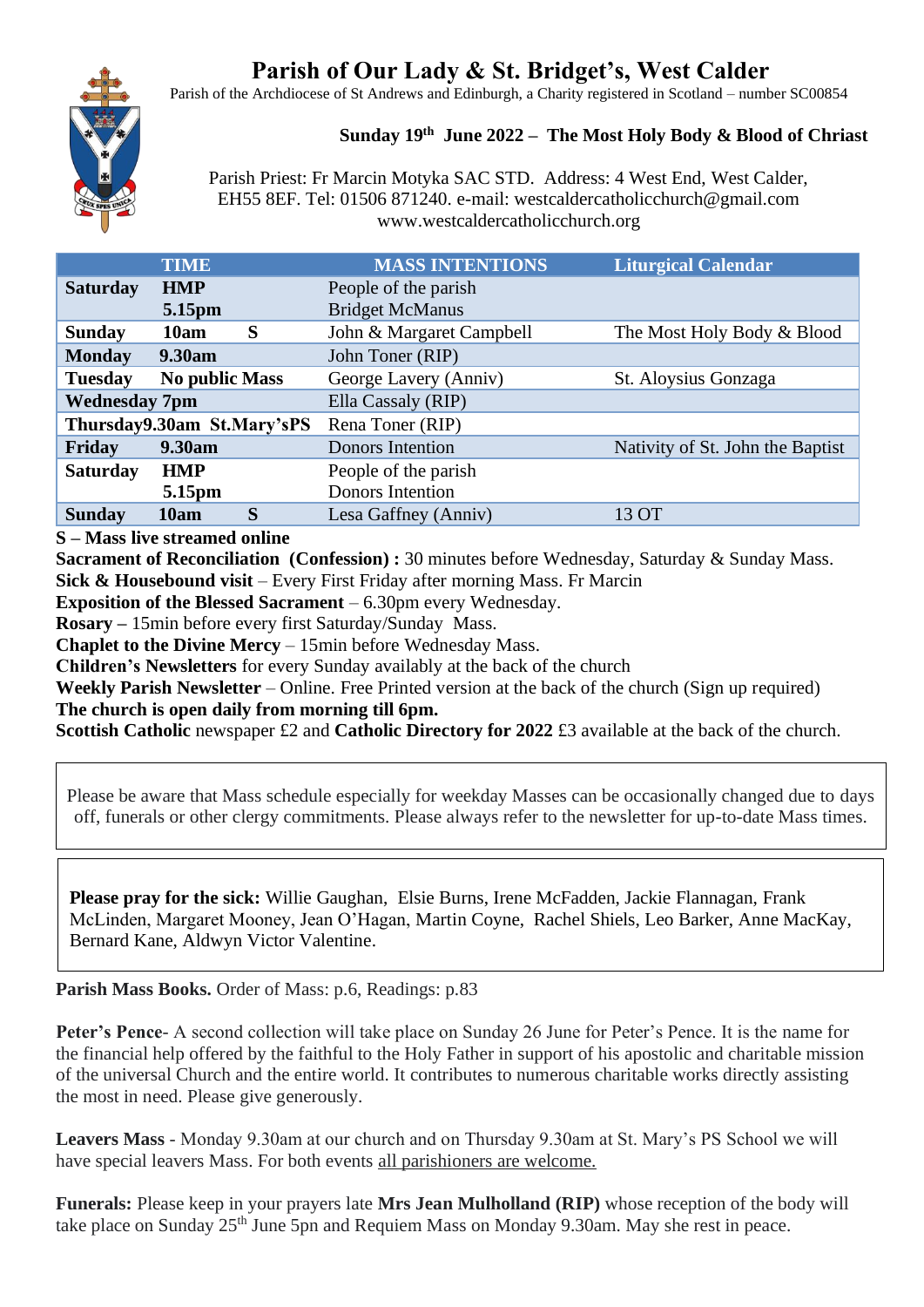## **Upcoming Events:**

9 th July – Wedding: Lucy Isabelle McLellan & Andrew Joseph Baxter

## **Bonus Ball winner –** No 36 Alice Curran.

Last Sunday collection – £369.35 (+ approx. £269pw via Direct Debits, Internet and Card Payments) Second collection Mary's Meals - £782.45.

**Mary's Meals -** a really big thank you to everyone for your donations to Mary's Meals last week-end. Together we raised £782.45 which is fantastic! This will provide a nutritious meal every school day to 49 children for a year, what a wonderful gift!

**SCIAF wee boxes appeal 2022** - £1195.78. THANK YOU!

At the back of the church, you will find **Newsletter Mission Scotland** and **Prayers card for World Meeting of Families.** Please take one home.

#### **Archdiocesan St Vincent de Paul Mass**

Renato Lima de Oliveira, International President General of the Society of St Vincent de Paul, will attend the annual Archdiocesan SSVP Mass at St Patrick's Church in The Cowgate, Edinburgh, at 7pm on **Friday 24 June**. A buffet will be served after Mass. All welcome.

#### **Justice & Peace event**

An event titled *Caritas, Justice and Peace – a Synodal Way Forward* takes place on **Saturday 25 June, 10:00am-3:30pm** at Ss John Cantius & Nicholas, Main Street, Broxburn, EH52 5RJ. It's a chance for everyone who sees Caritas, Justice and Peace as integral to their Catholic faith to participate in shaping the agenda of the Archdiocesan Commission for Caritas, Justice & Peace over the next two years. All welcome. Details and registration at bit.ly/justiceand peace event

#### **Family Afternoon**

A Family Afternoon at the Gillis Centre takes place on **Saturday 25 June, 2.00pm-5.00pm**. It will include separate sessions for adults and children focusing on *The Eucharist: Source of Family Love*, family prayer time in St Margaret's Chapel and family games. This event coincides with the 10th World Meeting of Families taking place in Rome. Details and registration at [bit.ly/ArchEventbrite](https://bit.ly/ArchEventbrite)

#### **World Meeting of Families**

This is a big event taking place in Rome 26-29 June to celebrate the role of the family in the Church and wider society. Pope Francis has written about the importance of familyin his encyclical Amoris Laetitia (The Joy of Love). Want to know more? TheArchdiocese has posted three talks on its YouTube channel. View the playlist at [bit.ly/ArchFamily2022](https://www.youtube.com/playlist?list=PLQv_xMj23KQgSetlM_e3kCFxdy9Tya7B2)

## **Schola Cantorum sings MacMillan**

This recital takes place at 7:30pm on Monday, 15 August, at St Mary's Cathedral in Edinburgh. In the course of this recital at the Cathedral, Sir James McMillan, Scotland's most distinguished composer, will discuss the relation between faith and music with Michael Ferguson, Director of the Schola Cantorum. For details, visit <http://www.edinburghsacredartsfestival.org/festival-2022.html>

## **Festival Mass**

Archbishop Cushley will celebrate the Festival Mass at St Mary's Cathedral at midday onSunday 21 August, followed by a reception in Coffee Saints café.

## **Margaret Sinclair**

The national Venerable Margaret Sinclair Pilgrimage is on Sunday 18 September. Find out more about this holy Edinburgh woman at [www.margaretsinclair.scot](http://www.margaretsinclair.scot/)